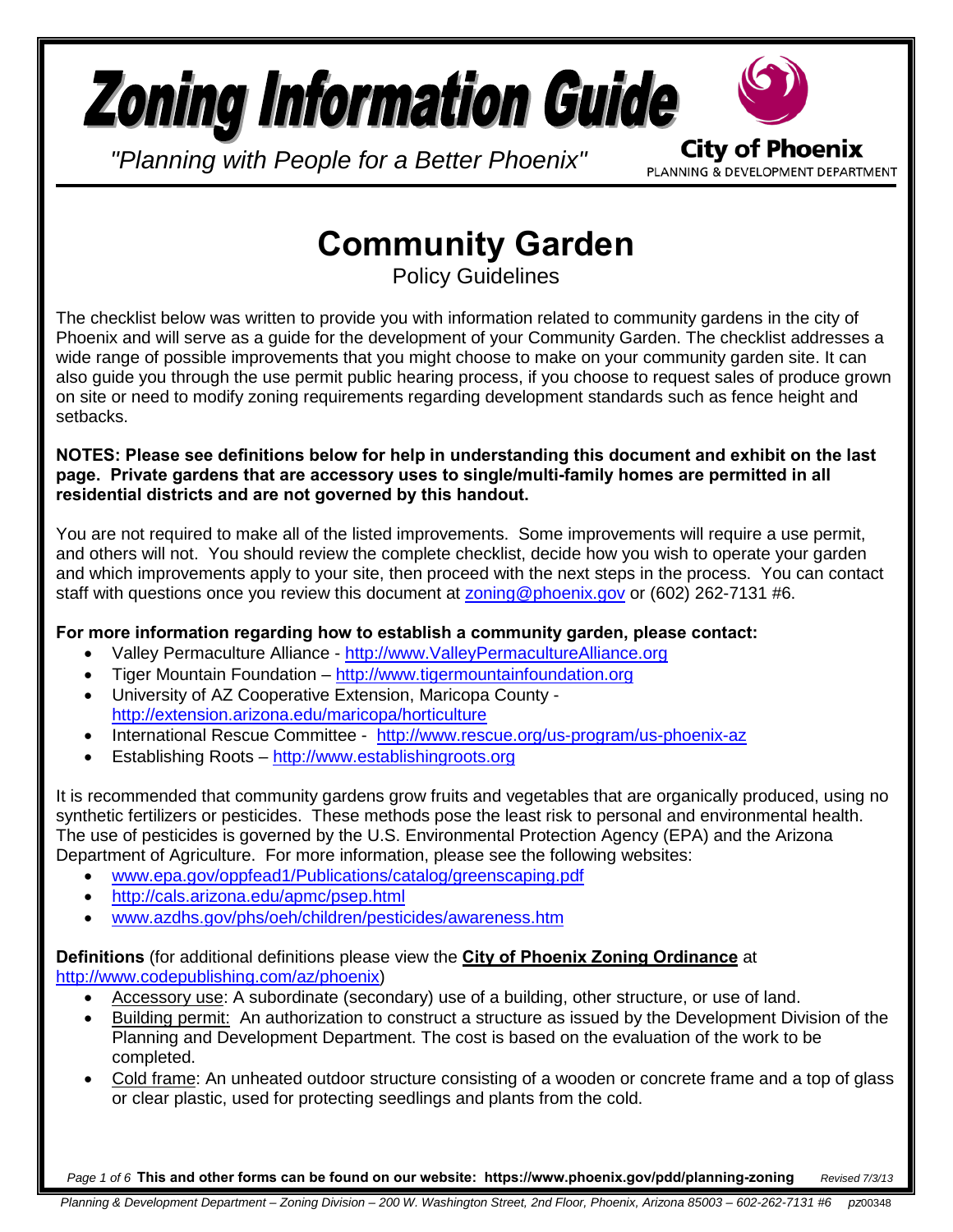- Community garden: A private or public facility for the cultivation of fruits, vegetables, flowers and ornamental plants by more than one person. Accessory sales of products cultivated on-site are permissible within ten days of harvesting subject to approval of a use permit in accordance with Section 307 of the **Zoning Ordinance**.
- Farmers markets: A market held in an open area or in a structure where groups of individual sellers offer for sale to the public such items as fresh produce, seasonal fruits, fresh flowers, locally produced arts and crafts items (but not to include second-hand goods). Food and beverages dispensed from booths located on site is permitted as an accessory use.
- Greenhouse: A building made of glass, plastic, or fiberglass in which plants are cultivated.
- Green screen: A landscape hedge or dense planting of vines and/or shrubs designed, installed, and maintained for the purpose of providing a year-round obstruction of view from ground level to the height of the fence provided or as specified during the use permit public hearing process.
- Hoop house: A structure made of PVC piping or other material covered with a see-through material, constructed in a "half-round" or "hoop" shape.
- One foot-candle: Unit of measurement used to describe lighting levels.
- Processing area/storage area: An on-site area for processing and preparation of produce for distribution.
- Right-of-way: A strip of land reserved for public roads or utilities. See Section 202 of the **Zoning Ordinance** for additional information.
- Setback: The required minimum distance between the building line and the related front, side, or rear lot line and over which no part of any building may extend. (see attached graphic on the last page of this document)
- Use permit: An authorization to conduct a use or activity when such authorization is required by the **Zoning Ordinance** and when established according to the procedures in Section 307.

For building permit information see: https://www.phoenix.gov/pdd/development/permits or call 602-262-7811.

# **A. GARDEN SECURITY**

• Fencing Height

All fences for community gardens are optional. The city of Phoenix requirements for fencing height vary depending on the location of the proposed fence:

- o Fences within the front yard setback are limited to 40 inches in height.
- o Fences in the front yard setback within historic districts are limited to 36 inches.
- o Fences behind the required front yard setback line are limited to 6 feet unless a use permit is granted.

A Building Permit is required for a fence higher than 36-inches. Building permit fees are based on cost evaluation of the construction project.

Fencing located in the front yard setback must be consistent with all development standards in Section 703 of the **Zoning Ordinance**, please see<http://www.codepublishing.com/az/phoenix>

- Fence Materials
	- o Block, wrought iron, wood, chain link, metal mesh, or a combination of these.
	- o A natural hedge can be used as a fencing alternative or in conjunction with the man-made materials listed above. For safety reasons, it is recommended that the portion of fence visible from a street be constructed of a material that provides visibility of the garden from the street.
	- $\circ$  Chain link fence adjacent to a public street and/or visible from the street are not permitted. They may be used in conjunction with a green screen, but vinyl or plastic slats are not permitted.
- Security Lighting
	- o All security lighting is optional.
	- o Building Safety/Electrical Permit may be required, please contact 602-262-7884.
	- o Identify the type of lighting to be used.
	- o Motion activated security lighting is permitted and can be mounted to a maximum height of 12 feet.

*Page 2 of 6 Revised 7/3/13* **This and other forms can be found on our website: https://www.phoenix.gov/pdd/planning-zoning**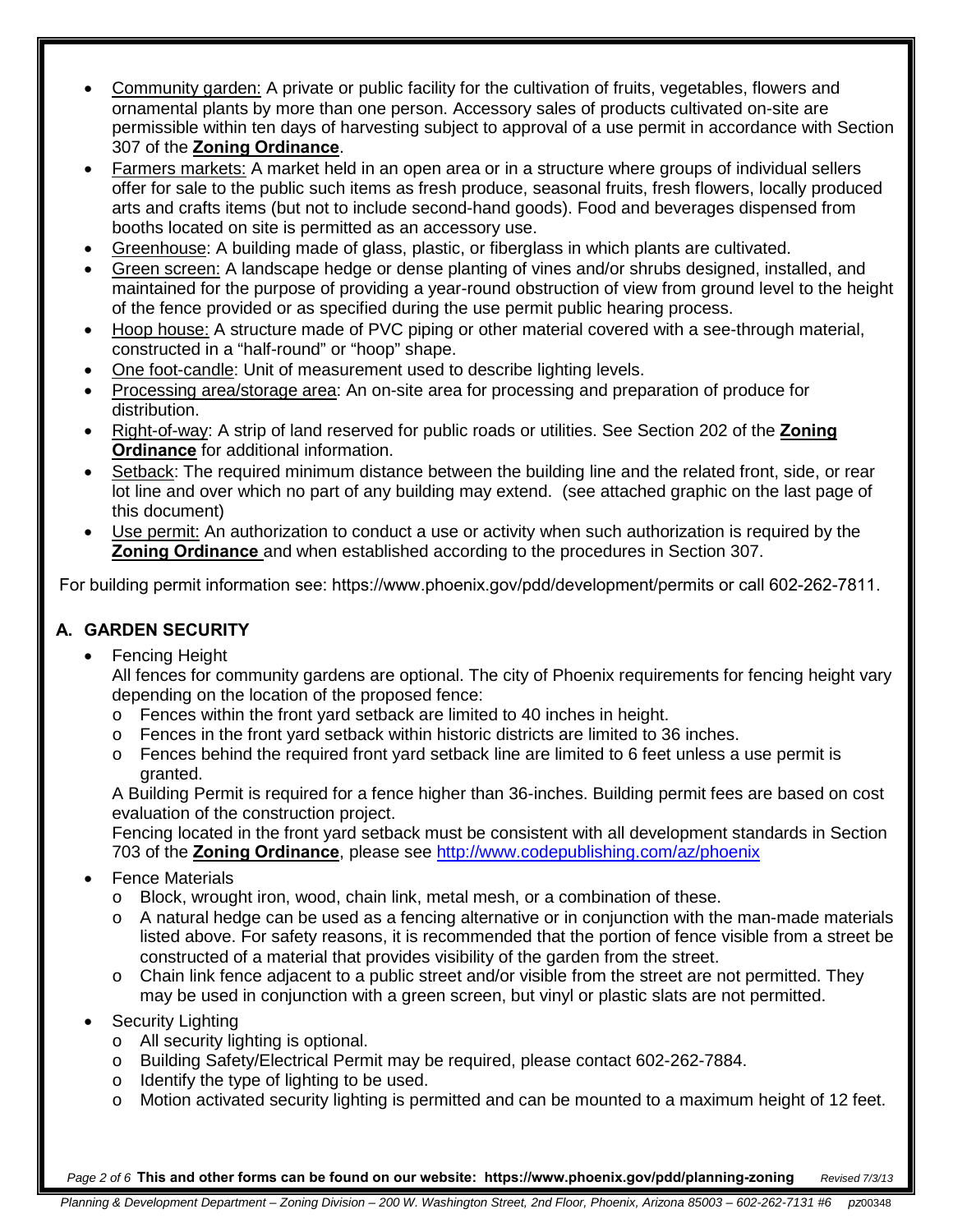- o All lighting must be shielded so that all lighting is focused down on the subject site and shielded so that it is not directly visible from adjacent properties. No illumination in excess of one-foot candle is permitted across the boundary of any residential property, public street or alley.
- $\circ$  Low-profile solar lighting that does not connect to an electrical circuit/junction box is permitted without a building/electrical permit.
- Security Alarms/Other Security Methods
	- o All security alarms are optional.
	- o Building Safety/Electrical Permit may be required, please contact 602-262-7884.
	- o An alarm permit is required by the City of Phoenix Police Department.
	- o Only silent alarms are permitted
	- o Sound alarms are prohibited

## **B. STRUCTURES**

- **Structures** 
	- o May include tool sheds, shade ramadas, garden stands, barns, animal housing, hoop houses, cold frames, greenhouses, planting preparation houses or other similar structures.
	- $\circ$  Maximum size 200 square feet per structure, i.e., 10' x 20' = 200 square feet. NOTE: Structures less than 200 square feet do not require a building permit unless electrical power is desired. Please discuss options for structures larger than 200 square feet or with electrical power with City staff.
	- o Can have multiple structures on-site. They will need to be 6 feet apart and not exceed maximum lot coverage.
	- $\circ$  Location Within the buildable area as determined by the setbacks for the Zoning District or as approved through the use permit public hearing process. See attached graphic on the last page of this document.
	- o Maximum height 15 feet in the rear yard setback and 8 feet in the required side yard setback. See Section 706 of the **Zoning Ordinance** for additional information at [http://www.codepublishing.com/az/phoenix](http://www.codepublishing.com/az/phoenix%20or%20call%20602-262-7131) or call 602-262-7131 #6
	- o Temporary portable toilets are permitted subject to Maricopa County regulations, contact them at 602-506-6666 or wwm\_swp@mail.maricopa.gov . It is recommended that if there are toilet facilities, accompanying hand-washing stations should be provided on-site.
	- o A permanent restroom requires building permits and is required to be connected to city sewer.
	- o For building permit information see: https://www.phoenix.gov/pdd/development/permits or call 602-262-7811.
	- o Garden Improvements
	- o May include but not limited to benches, bike racks, raised/accessible planting beds, compost bins, picnic tables, seasonal garden stands only with approved use permit, garden art, rain barrel systems, barbecue grills, kids play areas, etc.
	- o The keeping of animals and pollinators is governed by Chapter 8 of the Phoenix City Code, see <http://www.codepublishing.com/az/phoenix>
	- o Raising of animals only permitted as an accessory use when the community garden has a permanent on-site resident. The keeping of animals and pollinators on unoccupied properties requires an approved use permit.

# **C. ON-SITE STORAGE**

- Tractors, lawnmowers, and other machinery and gardening equipment stored on-site must be screened from view from adjacent properties and from the street.
- Fuel for equipment used on-site should be stored in an enclosed, ventilated and locked structure when the site is unattended.
- Hazardous Materials
	- o All garden fertilizers, pesticides, and herbicides, organic or inorganic, and/or those defined as "natural" shall be stored in their **original** container and liquids should have childproof caps, if available. Additionally, these materials should be stored according to the label instructions.

*Page 3 of 6 Revised 7/3/13* **This and other forms can be found on our website: https://www.phoenix.gov/pdd/planning-zoning**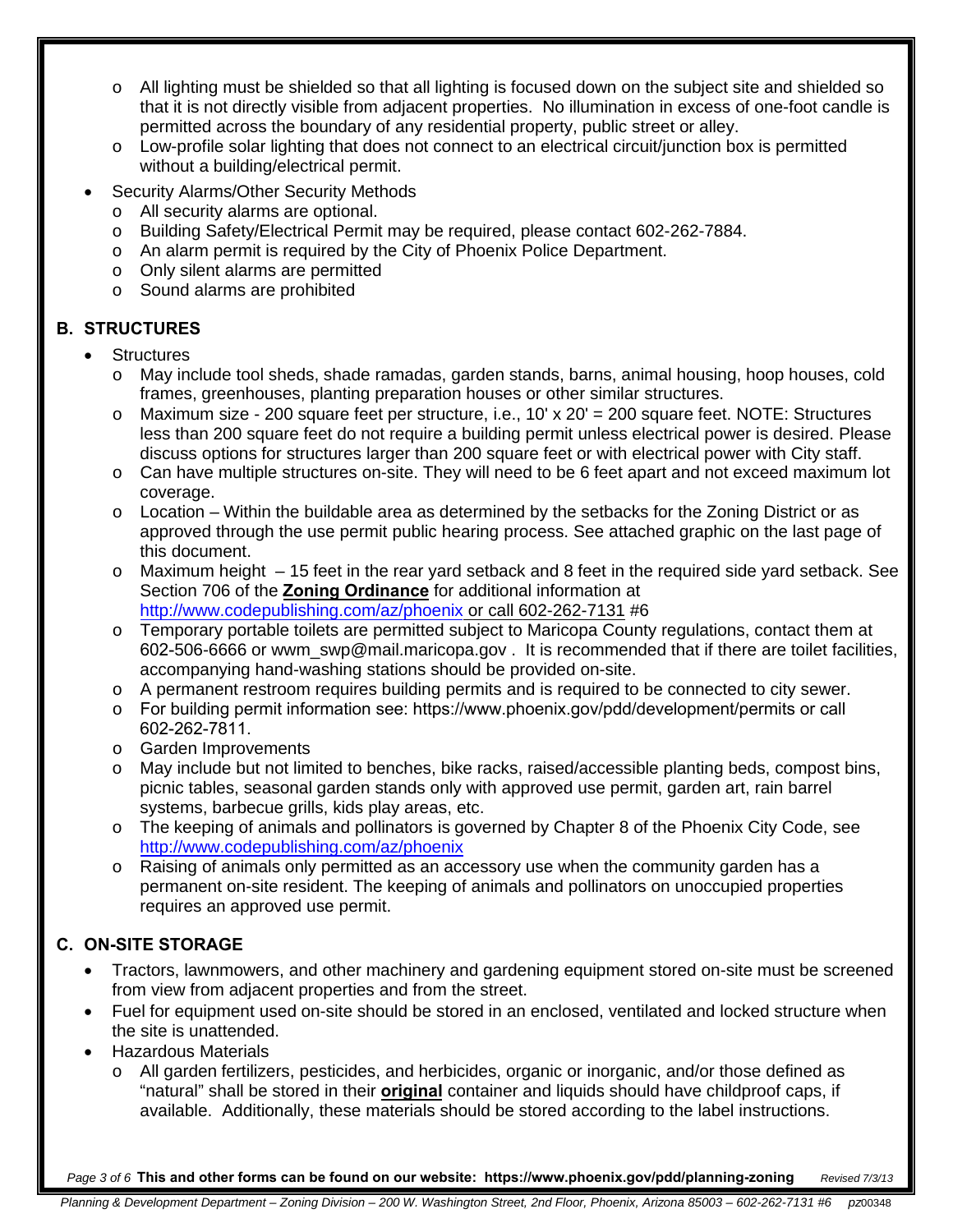- o Store bags or receptacles off the ground. Containers **must** be sealed to prevent pest/rodent issues.
- o Building/structures **shall** be locked and clearly labeled as a fertilizer, pesticide, or hazardous storage area.
- o Synthetic pesticides or herbicides may be applied only in accordance with state and federal regulations.
	- Material Safety Data Sheets (MSDS) on all products used shall be readily available on-site.
	- Depending on the amount of product stored or some processes, such as composting in proximity to combustible product storage, a permit from the Phoenix Fire Department may be required for use. A general inspection can be requested by calling the Phoenix Fire Prevention Main Line and placing a request at 602-262-6771. There is an associated fee with the general inspection.

## **D. COMPOST**

- Compost areas must be setback at least three (3) feet from adjacent property lines. The compost area should be no greater than 12 feet by 12 feet. This area can be increased with an approval of a use permit.
- On-Site Storage and Use of Compost and Organic Matter. All compost and/or organic matter on the site:
	- $\circ$  Shall not cover more than five percent (5%) of the total area of the property.
	- o Compost bins must not be visible from adjacent public right-of-way (shielded from view by shrubbery or an enclosure).
	- o Shall be managed to prevent rodents and pests.
	- o Shall be maintained to prevent odors.
	- $\circ$  Shall be located to prevent leachate (the water that has come in contact with the compost) from flowing onto adjacent property or into natural or human-made storm channels.
	- o All composted materials must be utilized on-site and cannot be transported off-site.
	- o Shall not use cat, dog, or human feces in compost areas.

#### **E. MAINTENANCE OF SITE**

- Property shall be maintained free of high grass, weeds, or other debris. Trash and debris should be removed at least once a week or anytime necessary to keep the property looking well maintained and in compliance with the codes and regulations of the Neighborhood Services Department.
- Mechanical equipment normally used, or associated with, lawn and garden equipment may be operated between the hours of 7 a.m. - 6 p.m. in a residential zoned district.
- Maintenance Property should be properly maintained and garden stands or storage are in good working condition throughout the life of the use.
- Contact Public Works for eligibility regarding solid waste and recycling services at (602) 262-7251 or [pwserve@phoenix.gov.](mailto:pwserve@phoenix.gov) Please tell the operator that you desire information regarding community gardens.

#### **F. SIGNAGE**

- One non-illuminated sign, no larger than 6 square feet is permitted. Signs should be placed within the property boundaries. No sign shall be posted higher than 6 feet measured at the top of the sign.
- Gardens on corner parcels are permitted one additional sign.
- Garden operators must include a garden name that is visible to the public and phone number and email contact information on the garden sign.

#### **G. DRAINAGE**

The site must be designed and maintained to prevent water from irrigation, storm water and/or other activities and/or fertilizer from draining onto adjacent property or right-of-way, such as berming around the edges of the property.

*Page 4 of 6 Revised 7/3/13* **This and other forms can be found on our website: https://www.phoenix.gov/pdd/planning-zoning**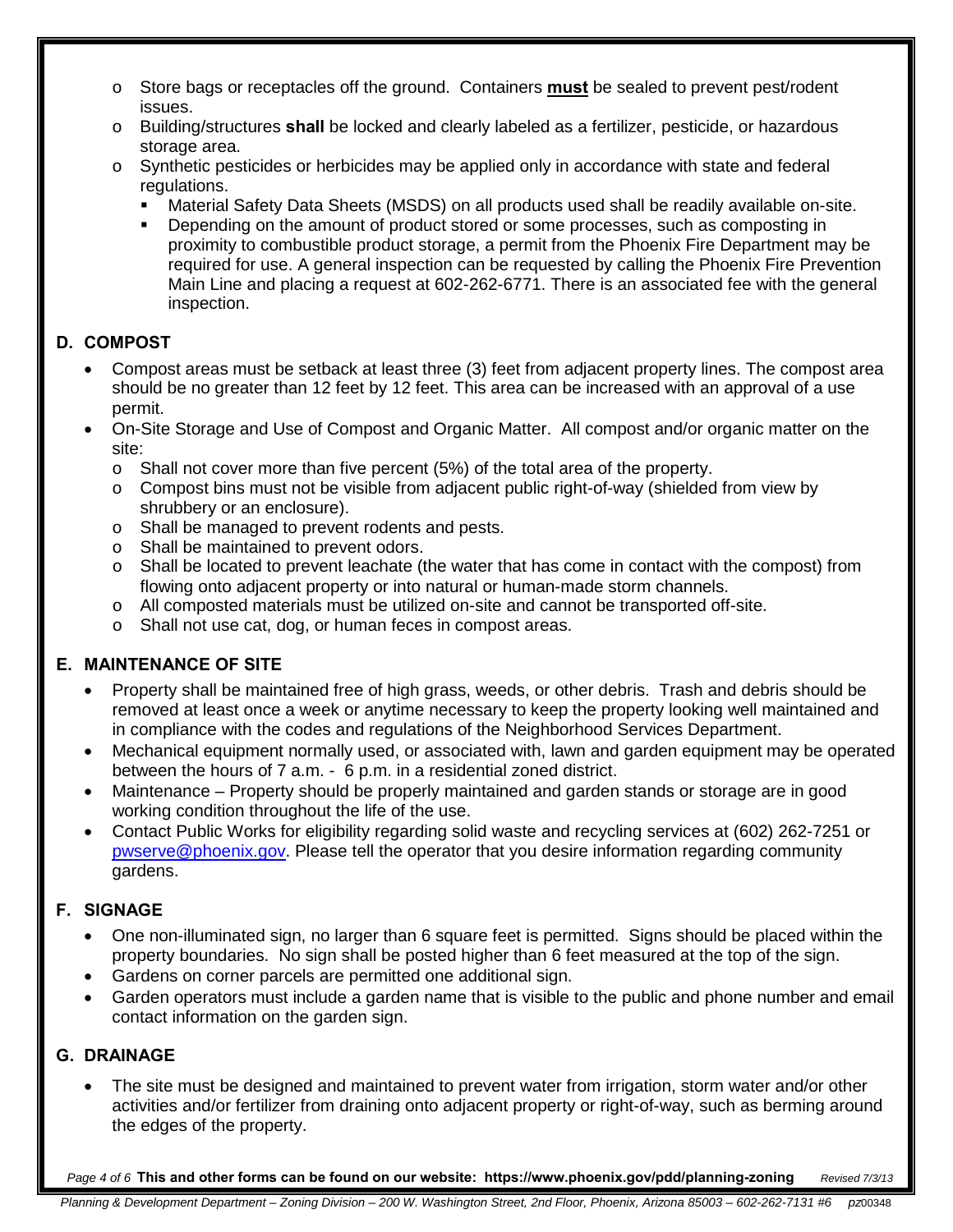- The site will be designed and maintained to prevent the ponding of water that could contribute to the breeding of mosquitos.
- The on-site composting area shall be designed to minimize potential run-off onto adjacent properties or right-of-way.

#### **H. SALE OF PRODUCTS ON-SITE**

- On-Site Sales
	- o Requires approval of a use permit
	- $\circ$  Sale of produce grown on-site is allowed within 10 days of harvesting on the garden site as long as it will not hamper traffic flow or negatively impact the neighbors.
	- o A food handler's card is not required for the sale of **uncut** fruits and vegetables. Refer to Maricopa County Environmental Services website, [http://www.esd.maricopa.gov](http://www.esd.maricopa.gov/) for County regulations. It is recommended people involved with community gardening familiarize themselves with fresh produce food safety issues: http://cals.arizona.edu/fps/
	- o Sale of value-added products (i.e. salsa made from vegetables) not permitted
	- o Sale days and hours of operation will be specified and limited as part of the use permit review and approval process.
	- o Additional parking may be required as part of the use permit review and approval process.
	- $\circ$  Sales of produce from gardens owned by the same non-profit entity are permissible.

## **I. ON-SITE ACTIVITIES**

- Hours of Operation
	- $\circ$  In a residential zoned district restricted to sunrise (7:00 a.m.) to sunset (6:00 p.m.), except handheld mechanical equipment (no gas/electric power) may be utilized before sunrise (6:00 a.m.) during May thru September of each year.
- Formal Educational Demonstrations/Forums Twelve (12) events permitted each calendar year.
	- $\circ$  Additional events in excess of the twelve (12) events permitted, will require a use permit
	- o Limitation on the number of participants:
		- **Less than one-half (1/2) acre Maximum of 15 people**
		- One-half to one (1) acre Maximum of 40 people
		- Greater than one (1) acre Maximum of 100 people
	- o Events including more than the permitted maximum number of people will require a use permit.
- There are no limitations regarding frequency or number of participants for the following informal garden activities:
	- o Meetings of garden participants and their families.
	- o Garden work days.
	- o Informal teaching and peer learning.

#### **J. PARKING**

- Required Parking
	- o No off-street parking required unless there are sales of on-site grown produce.
- Parking Standards
	- o On-site parking and maneuvering areas provided, subject to Section 702.B.3 of the **Zoning Ordinance**, see [http://www.codepublishing.com/az/phoenix.](http://www.codepublishing.com/az/phoenix)
	- o Parking requirements will be established as part of the use permit process.

Upon request this publication will be made available in alternate formats including large print, Braille, audiotape or computer disk to accommodate a person with a disability if given reasonable advance notice. Please contact Nici Browe at voice 602-495-0256 or via the City TTY Relay at 602-534-5500.

*Page 5 of 6 Revised 7/3/13* **This and other forms can be found on our website: https://www.phoenix.gov/pdd/planning-zoning**